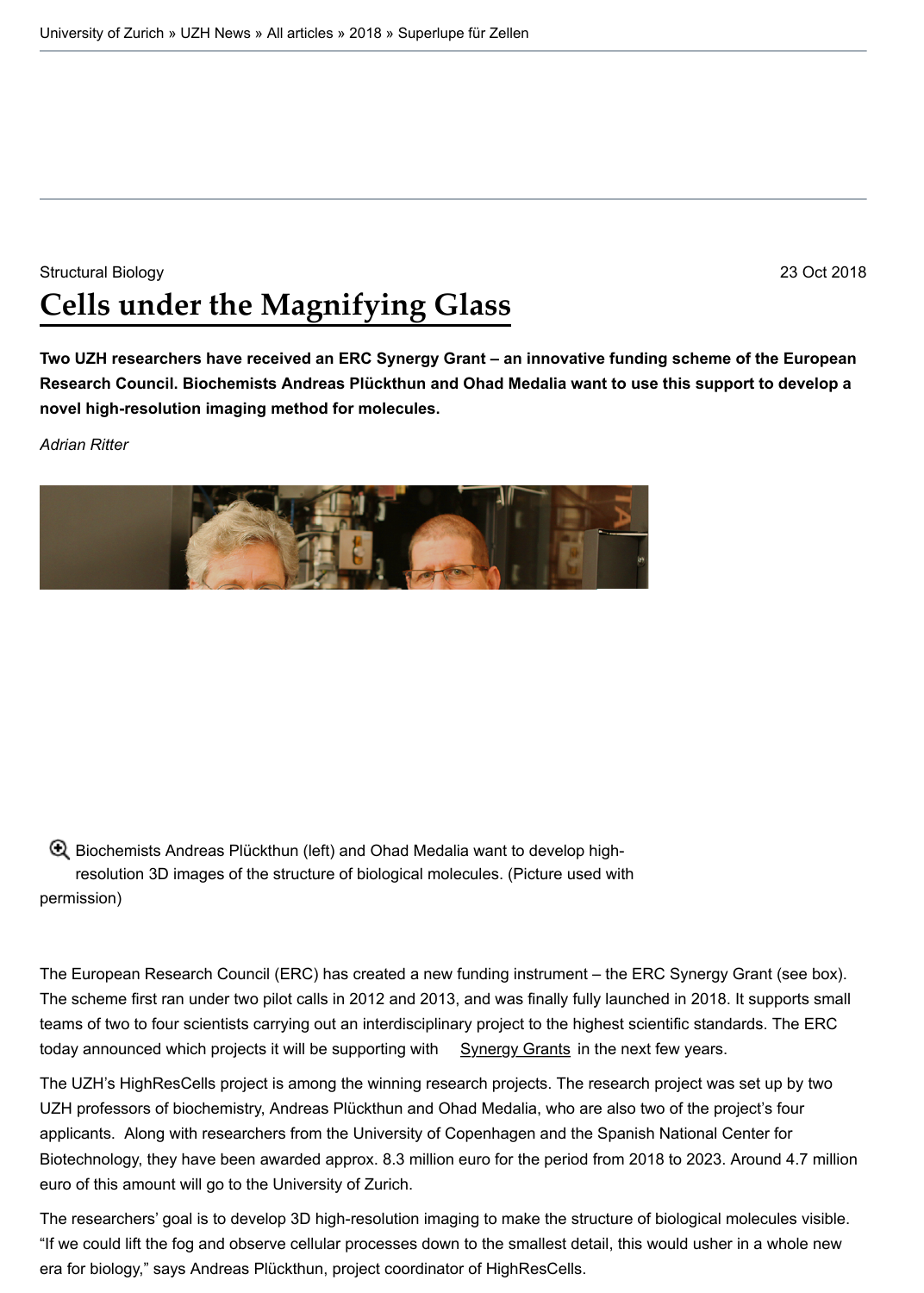The researchers are particular interested in the cells' surface receptors. These receive signals from the outside, which they then relay into the cell. This is also an important process when it comes to medicine, since the effectiveness of many drugs is based on these receptors. Knowing what exactly happens at the boundary between a cell and its surroundings is therefore crucial when it comes to developing new drugs.

## **Limits of structural biology**

Previous methods to make this process visible each had its disadvantages. In X-ray crystallography, for example, researchers had to remove the receptors from the cells to analyze them. While this yielded groundbreaking results in the past 50 years, the most crucial information, i.e. how receptors interact, gets lost if the receptors are taken out of the cells.

Researchers have also used fluorescent substances to measure the distance between molecules. However, this doesn't provide insights into the structure and changes of receptors when they're activated or inhibited by other molecules in the body or through drugs.

"The great difficulty of making the cells' receptors visible in high resolution has to do precisely with how they work: They're very flexible and adapt to their neurotransmitters and environment. And this is where all previous methods of structural biology reached their limits," says Plückthun.

## **Successful combination**

This is where the four cooperating research groups of the HighResCells project come in. They want to develop a solution by combining the four methods they're specialized in and that have seen major progress in the past decades: Protein engineering, electron tomography, mathematics and proteomics.

The research group of Andreas Plückthun is one of the worldwide leading groups in the field of protein engineering, and has developed molecules that bind to receptors and in this way make them visible. Professor Ohad Medalia has helped to develop electron tomography, a key technology which enables researchers to observe cells in great detail. The cells are plunge-frozen and their components can then be investigated in their natural environment.

José Maria Carazo, professor of biocomputing at the Spanish National Center for Biotechnology in Madrid, has developed novel mathematical models that go far beyond previously available programs, which make it possible to project blurry images of molecules into high-resolution 3D structures. And Jesper Olsen, professor at the University of Copenhagen's Center for Protein Research, is contributing to the project through new developments in mass spectrometry, with a method that shows neighboring receptors on the cell surface, what they bind to, and their modifications.

"Combining the major progress achieved in these methods will allow us to solve a fundamental problem of biology and biomedicine: Creating high-resolution images of the structure of biological molecules in their natural surroundings," believes Andreas Plückthun. And they've now also convinced and won the support of the ERC for their research.

## **ERC Synergy Grant**

ERC Synergy Grants support groups of two to four outstanding researchers and their teams in conducting interdisciplinary research projects that are only possible by working together. The individual expertise of the investigators has to complement each other, create synergies, and bring together different resources in order to achieve groundbreaking research results. In a pilot phase, the ERC put out a first call for proposals in 2012, and with the 2018 call the funding scheme has definitely kicked off.

Synergy Grants thus complement the ERC Starting Grants, ERC Consolidator Grants and ERC Advanced Grants. It is planned to have a call for proposals each year, usually with a November deadline. The ERC-2019-SyG call is currently still accepting proposals until the deadline on 8 November 2018. Researchers have to decide whether they want to apply for StG, CoG, AdG or the new SyG. It is not possible to apply for multiple grants at the same time, as researchers can only be awarded one grant at a time.